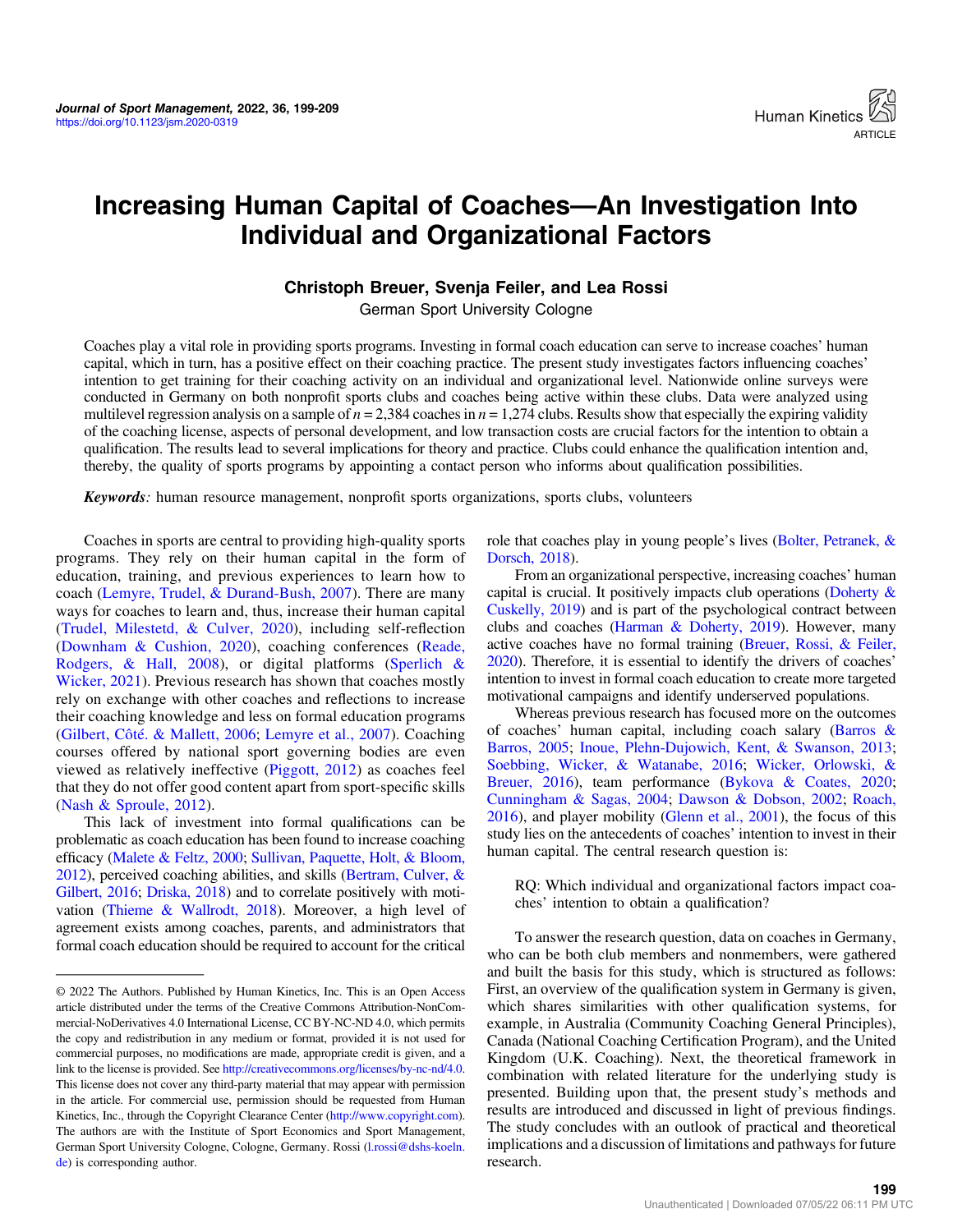## Research Context

The formal qualification system in Germany is organized by the German Olympic Sports Confederation. It differentiates between coaches and trainers, with coaches being responsible for one sport and trainers being active in more than one sport, including fitness and rehabilitation activities. Coaches and trainers in nonprofit sports clubs in Germany can obtain a variety of licenses and qualifications. The qualification system offers licenses for trainers (not sport specific) and coaches (sport specific) on four levels: C, B, A, or diploma licenses. The latter is the higher level license. Whereas the license Level A and diploma are only offered for coaches, the lower two levels (C and B) aim especially at coaches and trainers active in both competitive and noncompetitive sports activities provided by sports clubs.<sup>[1](#page-8-0)</sup> For ease of reading, the term coaches will be used in the remaining text, including both coaches and trainers.

The last qualification report provided by the German Olympic Sports Confederation in 2012 reported 582,412 valid licenses in Germany with an average increase of 40,000 new licenses per year [\(Deutscher Olympischer Sportbund, 2013](#page-9-0)). In total, coaches invested around 3.57 million working hours in formal coach education in 2012. The qualification report's descriptive results showed that men were more likely to obtain a qualification than women in almost all license levels except for licenses on Level C and Level B with a specialization in "sport for prevention" and "sport for rehabilitation." The national associations with the highest number of licenses were the German Gymnastics Association with 76,661 licenses, followed by the German Football Association (65,365 licenses) and the National Paralympic Committee Germany (37,723 licenses).

## Theoretical Framework and Literature Review

This article is based on two theoretical approaches. First, human capital theory ([Becker, 1967](#page-9-0)) is applied, and second, aspects of rational choice theory ([Becker, 1976\)](#page-9-0) serve as a theoretical foundation of the underlying study.

Following human capital theory ([Becker, 1967](#page-9-0), [1993\)](#page-9-0), coaches' intention to do a training course for their coaching activity can be understood as an intention to invest in their human capital. Generally, individual human capital can be increased in different ways: from schooling to personality training to health investments [\(Becker, 1993\)](#page-9-0). As Becker ([1993\)](#page-9-0) pointed out, the principal investments in human capital are made through education and training. When it comes to on-the-job training, general and specific on-the-job training must be differentiated ([Becker, 1967](#page-9-0)). Whereas individuals would benefit from general on-the-job training in situations other than just in their current occupation, they would benefit from specific on-the-job training mainly in their current occupation. A training course for coaches can be both. It can be very specific such that coaches acquire only skills and competencies relevant for their sport and target group. It can also be more general to benefit them in different situations outside sports.

Related to Becker's argument regarding the investment in human capital, rational choice theory ([Becker, 1976](#page-9-0)) argues that the decision (or the intention) to invest or not invest in human capital is based on a rational evaluation. From a large number of different alternative actions, the one that promises the greatest benefit-to-cost ratio is selected. Accordingly, the opportunity costs are included in the overall consideration. Rational choice theory has been previously employed in the context of volunteers in sports organizations to explain individuals' decisions from an individual and organizational perspective (e.g., [Erlinghagen, 2003;](#page-9-0) [Flatau,](#page-9-0) [2009](#page-9-0); [Wicker, Swierzy, & Breuer, 2018](#page-10-0)). It is now assumed that coaches (both volunteers and paid staff in the context of the underlying study) intend to invest in formal coach education when the expected benefits exceed the costs.

Formal coaching education leads to increased skills and knowledge ([Bertram et al., 2016;](#page-9-0) [Driska, 2018](#page-9-0)). These, in turn, can contribute to the achievement of personal goals, which can be monetary or nonmonetary. The greater the importance of the activity as a coach to achieve personal goals, the more likely the person might be to take part in formal coach education. Moreover, coaches with a higher financial motive might have a higher intention to invest in formal coach education as they might expect to receive higher expense allowances when they have a formal coach qualification. Previous studies have shown that coaches' motivation and dispositions of intentionality (e.g., in the form of open-mindedness and inquisitiveness) and reciprocity impact coaches' engagement with formal education activities (Griffi[ths & Armour, 2013](#page-9-0); [Thieme & Wallrodt, 2018\)](#page-10-0).

Coaches will also benefit from a formal coach education if they feel constrained in their engagement due to their (limited) knowledge and skills. Previous research has shown that coaches feel mostly strained by problematic interactions with parents of children in the training group [\(McCallister, Blinde, & Kolenbrander, 2000\)](#page-10-0) and, therefore, desire communication skills to be conveyed in coach education programs ([Vargas-Tonsing, 2007\)](#page-10-0). Moreover, licenses only remain valid if they are renewed regularly. If they are not renewed through additional investments in human capital, past investments in licenses are lost and become sunk costs. Thus, investment in further formal education represents a benefit to the holder of valid licenses in particular. Based on this argument, the following hypothesis is derived:

H1: The higher the individual benefits of coaching activities, the higher the intention to invest in formal coach education.

The resulting benefits are greater the longer, and more frequently, coaches can profit from the investment ([Becker, 1967](#page-9-0)). Accordingly, it can be assumed that coaches who plan to continue working as coaches for a longer time, give many training hours, or are active in several clubs will benefit more from an investment. Consequently, they are more likely to invest. Based on these theoretical considerations, it is assumed that:

H2: The longer and more frequently coaches can profit from the investment, the higher is the intention to invest in formal coach education.

The costs of investment decisions also include opportunity costs. Participation in training means an investment of time. Moreover, this time cannot be invested elsewhere in a meaningful way. Time is usually invested alternatively mainly in professional work or family ([Coleman, 2002](#page-9-0); [Lindner, Johns, & Butcher, 1991](#page-9-0); [Schlesinger & Nagel, 2013\)](#page-10-0). Accordingly, a heavy work or family schedule signals significant opportunity costs of taking part in a coach education program. This assumption is in line with previous research, which has identified volunteers' demands as a barrier to coach education [\(Wiersma & Sherman, 2005\)](#page-10-0). Moreover, high time demands have been identified as one reason to discontinue the coaching activity altogether (O'[Connor & Bennie, 2006\)](#page-10-0). Consequently, the higher their time opportunity costs, the less likely coaches will participate in coach education programs. It can be expected that: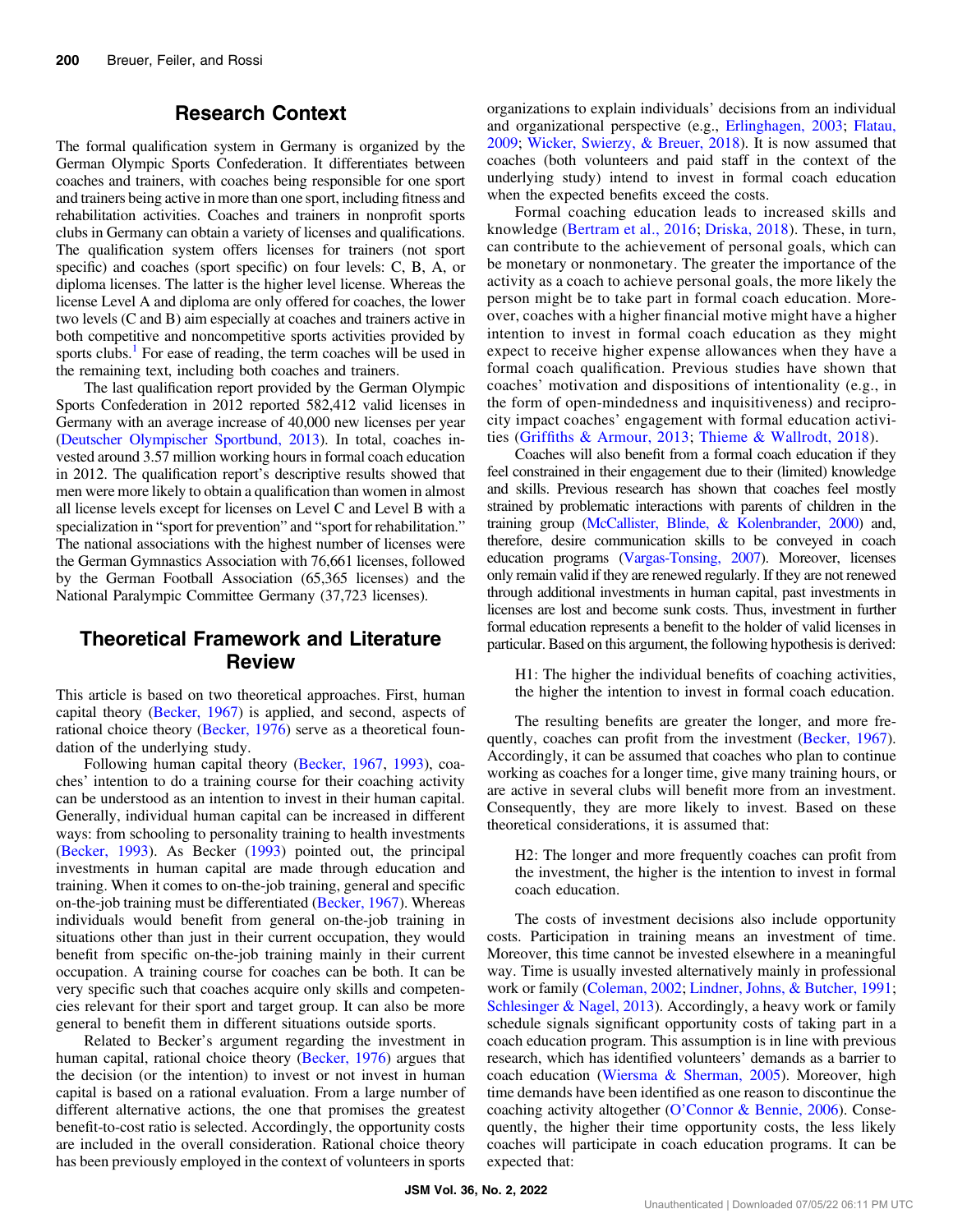H3: The higher the opportunity costs of time, the less likely coaches intend to participate in formal coach education.

Moreover, the organizational setting and work environment influence coaches and their decisions [\(Knight, Rodgers, Reade,](#page-9-0) [Mrak, & Hall, 2015;](#page-9-0) [Rundle-Thiele & Auld, 2009;](#page-10-0) [Swierzy,](#page-10-0) [Wicker, & Breuer, 2018a\)](#page-10-0). The club can reduce the individual's direct and transaction costs of formal coach education by taking over costs, looking for appropriate programs, supporting registration, and reimbursement. Thus, it can be expected that:

H4: The more a club reduces the costs, the higher the coaches' intention to invest in formal coach education.

The club can also increase the individual nonmonetary benefits of coach education programs by providing recognition and giving freedom for coaches' new ideas. A positive organizational environment that increases benefits is likely to increase the intention to participate in coach education programs. Thus, the last hypothesis reads:

H5: The more a club provides nonmonetary benefits, the higher the coaches' intention to invest in formal coach education.

#### Methods

#### Data Collection and Sample

To answer the research question, a quantitative study was conducted. Data were retrieved from two online surveys of nonprofit sports clubs and coaches undertaken as part of the seventh wave of the Sport Development Report. The Sport Development Report is a large-scale, longitudinal online survey of nonprofit sports clubs in Germany and has been carried out since 2005. From the seventh wave (2017/2018) onward, apart from sports clubs, individual stakeholder groups have been surveyed. The survey design of both the club survey and the stakeholder surveys were developed based on relevant existing literature and theory (e.g., [Clary et al.,](#page-9-0) [1998](#page-9-0); [Farrell, Johnston, & Twynam, 1998](#page-10-0); [Hall et al., 2003;](#page-9-0) [Hoye,](#page-9-0) [Cuskelly, Taylor, & Darcy, 2008;](#page-9-0) [Rittner & Breuer, 2004](#page-10-0); [Wang,](#page-10-0) [2004](#page-10-0); for a detailed overview of the method see [Breuer & Feiler,](#page-9-0) [2020a](#page-9-0)). For this study's purpose, data from the first stakeholder survey of coaches were used and matched with data from the club survey of the seventh wave.

The 16 state sports confederations provided e-mail addresses of their respective sports clubs to contact the clubs. The online club survey was conducted between October and December 2017, was voluntary and anonymous, and resulted in  $n = 19,889$  returned questionnaires, which presented a response rate of 25.7%. To comply with research ethics, clubs could interrupt or stop the survey at any point and were informed about data protection regulations according to the valid data protection laws in Germany and North Rhine-Westphalia. At the end of the questionnaire, clubs were asked for their willingness to participate in the stakeholder survey on coaches. Overall, 4,202 clubs agreed to participate in the coaches' survey. These clubs that had voluntarily agreed to participate in the survey on coaches were contacted for this survey in spring 2018 and asked to distribute an individual club link for the online survey to their coaches. The clubs and the coaches were informed that participation in the survey was voluntary and anonymous and that each participant could stop the survey at any time. This approach resulted in a total sample of  $n = 6,752$  coaches from  $n = 2,352$  clubs. However, the final sample for the underlying study amounted to  $n = 2,384$  coaches in  $n = 1,274$  sports clubs due to missing values.

The sample characteristics of these clubs and coaches are displayed in Table [1](#page-3-0). There was a variation concerning club size, type of club, community size, and foundation years of the clubs. Club size varied between small clubs with up to 100 members (23.2%) and very large clubs with more than 2,500 members (2.3%). The largest share of clubs (31.4%) had between 101 and 300 members. More than half of the clubs were multisports clubs, that is, offering more than one type of sport. Concerning the clubs' location, about 46% of clubs were situated in rather smaller communities with up to 20,000 inhabitants, whereas 10.3% were located in large communities or cities with more than 500,000 inhabitants.

Sports clubs in Germany have a long tradition, which was also reflected in the sample of this study. About 15% of the clubs were founded before 1900 and a further 23% between 1900 and 1930. Every fourth club was founded between 1961 and 1990, and another 22% had foundations years after the reunification of former eastern and western Germany (Table [1\)](#page-3-0). The organizational survey was mainly answered by volunteer board members (93.2%). In 6.1% of the clubs, a paid club employee was involved in filling out the online survey.

Pertaining to coaches, variation can be seen concerning age, gender, type of employment, and most frequently coached sports. About 39% of the surveyed coaches were women. This share was slightly higher than the average share of female sports club members in 2017, which amounted to nearly 36% [\(Breuer & Feiler, 2020b](#page-9-0)). The majority of the sampled coaches was between 41 and 60 years old, whereas a quarter was between 27 and 40. Almost 83% were voluntary coaches, whereas about 14% worked on a part-time basis, and about 3.3% of the coaches had a full-time coaching position. The most frequent sports of the coaches in this study were football  $(15.6\%)$ , apparatus gymnastics  $(9.5\%)$ , track and field  $(5.2\%)$ , swimming (4.8%), and volleyball (4.7%). Thus, both individual as well as team sports were taught and practiced by the coaches.

#### Measures and Variables

An overview of the variables in the models is presented in Table [2.](#page-4-0) The dependent variable, namely the intention of coaches to invest in formal coach education, was assessed with the statement: "I plan to do a training course for my coaching activity in the next year" (intention\_to\_qualify) and measured on a 5-point Likert scale ranging from 1 (strongly disagree) to 5 (strongly agree) (Table [2](#page-4-0)). This variable was developed in addition to existing items that reflected intentions to continue volunteering, as measured and investigated by Hoye et al. [\(2008](#page-9-0)) for Australian rugby clubs. These researchers followed a general approach to measure and assess volunteers' motives by Clary et al. [\(1998](#page-9-0)).

Individual level. Based on the theoretical framework and related literature, the independent variables on the individual level reflected the following areas: individual benefits (H1), cumulative benefits (H2), and opportunity costs (H3).

Individual benefits (H1) in the form of personal goals were reflected by six variables of which four were related to nonmonetary goals. These items reflected a feeling of personal constraint for the coaching activity due to a lack of knowledge and skills (knowledge), the aim to develop personally (development), the aim to share their knowledge and skills with others (skills), and the goal of learning for other areas in life (learning). The fifth variable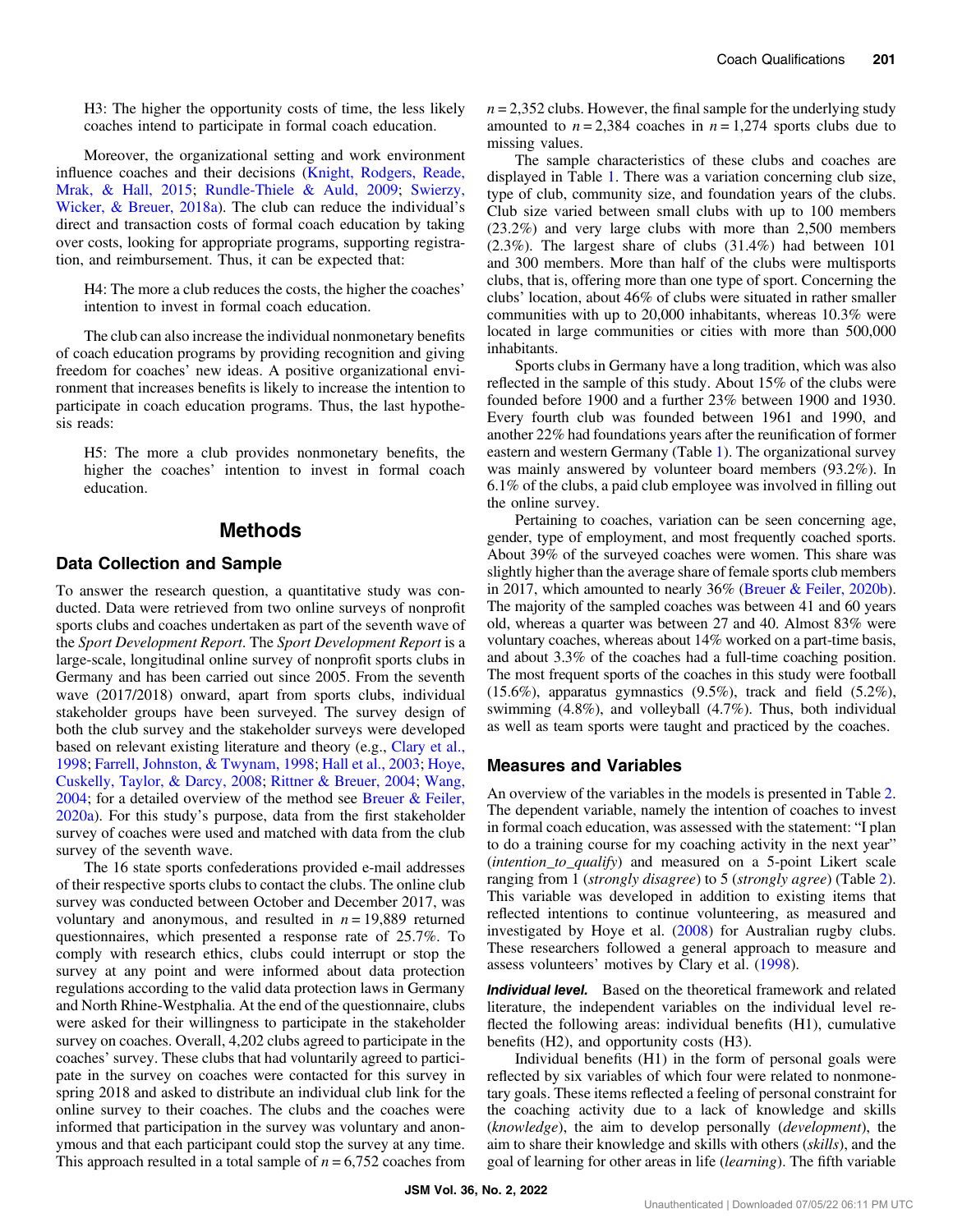<span id="page-3-0"></span>

| <b>Clubs</b>                            | <b>Categories</b>           | Share (in %) |
|-----------------------------------------|-----------------------------|--------------|
| Club size (members)                     | $\leq100$                   | 23.16        |
|                                         | $101 - 300$                 | 31.40        |
|                                         | $301 - 1,000$               | 30.60        |
|                                         | $1,001-2,500$               | 12.56        |
|                                         | >2,500                      | 2.28         |
| Type of club                            | Single sport club           | 47.49        |
|                                         | Multisports club            | 52.51        |
| Community size (inhabitants)            | $\leq 20,000$               | 45.76        |
|                                         | 20,001-100,000              | 30.30        |
|                                         | 100,001-500,000             | 13.66        |
|                                         | >500,000                    | 10.28        |
| Foundation year                         | Before 1900                 | 14.85        |
|                                         | 1900-1930                   | 22.56        |
|                                         | 1931-1945                   | 2.20         |
|                                         | 1946-1960                   | 13.76        |
|                                         | 1961-1990                   | 24.68        |
|                                         | since 1991                  | 21.95        |
| Person(s) filling out the questionnaire | Voluntary board member      | 93.16        |
|                                         | Paid employee               | 6.13         |
|                                         | Volunteer outside the board | 4.01         |
|                                         | Another person              | 1.42         |
| <b>Coaches</b>                          | <b>Categories</b>           | Share (in %) |
| Gender                                  | Male                        | 60.70        |
|                                         | Female                      | 39.30        |
| Age (years)                             | $\leq$ 14                   | 0.04         |
|                                         | $15 - 18$                   | 1.13         |
|                                         | $19 - 26$                   | 11.33        |
|                                         | $27 - 40$                   | 24.71        |
|                                         | $41 - 60$                   | 51.97        |
|                                         | $>60$                       | 10.82        |
| Type of employment                      | Volunteer                   | 82.71        |
|                                         | Part time                   | 14.02        |
|                                         | Full time                   | 3.27         |
| Main sport (10 most frequent)           | Football (soccer)           | 15.58        |
|                                         | Apparatus gymnastics        | 9.45         |
|                                         | Track and field             | 5.17         |
|                                         | Swimming                    | 4.83         |
|                                         | Volleyball                  | 4.66         |
|                                         | Fitness                     | 3.95         |
|                                         | Handball                    | 3.49         |
|                                         |                             |              |
|                                         | Dancing                     | 3.15         |
|                                         | Gymnastics                  | 3.15         |

reflected whether a coach carried out his or her activity because he/ she was paid for it (money), that is, a monetary goal. Except for knowledge, which was measured on the same 5-point Likert scale as the dependent variable, the four variables development, skills, learning, and money were measured on a 7-point scale ranging from 1 (completely disagree) to 7 (completely agree). These items were derived from existing research on volunteer motivation ([Clary](#page-9-0) [et al., 1998](#page-9-0); [Farrell et al., 1998](#page-9-0); [Hoye, et al., 2008](#page-9-0); [Wang, 2004\)](#page-10-0) and adapted to the research context of coaches in sports clubs. Finally, past investment in coach qualification in the form of licenses was measured by a nominal variable, which reflected whether a coach was a current license holder (valid\_license).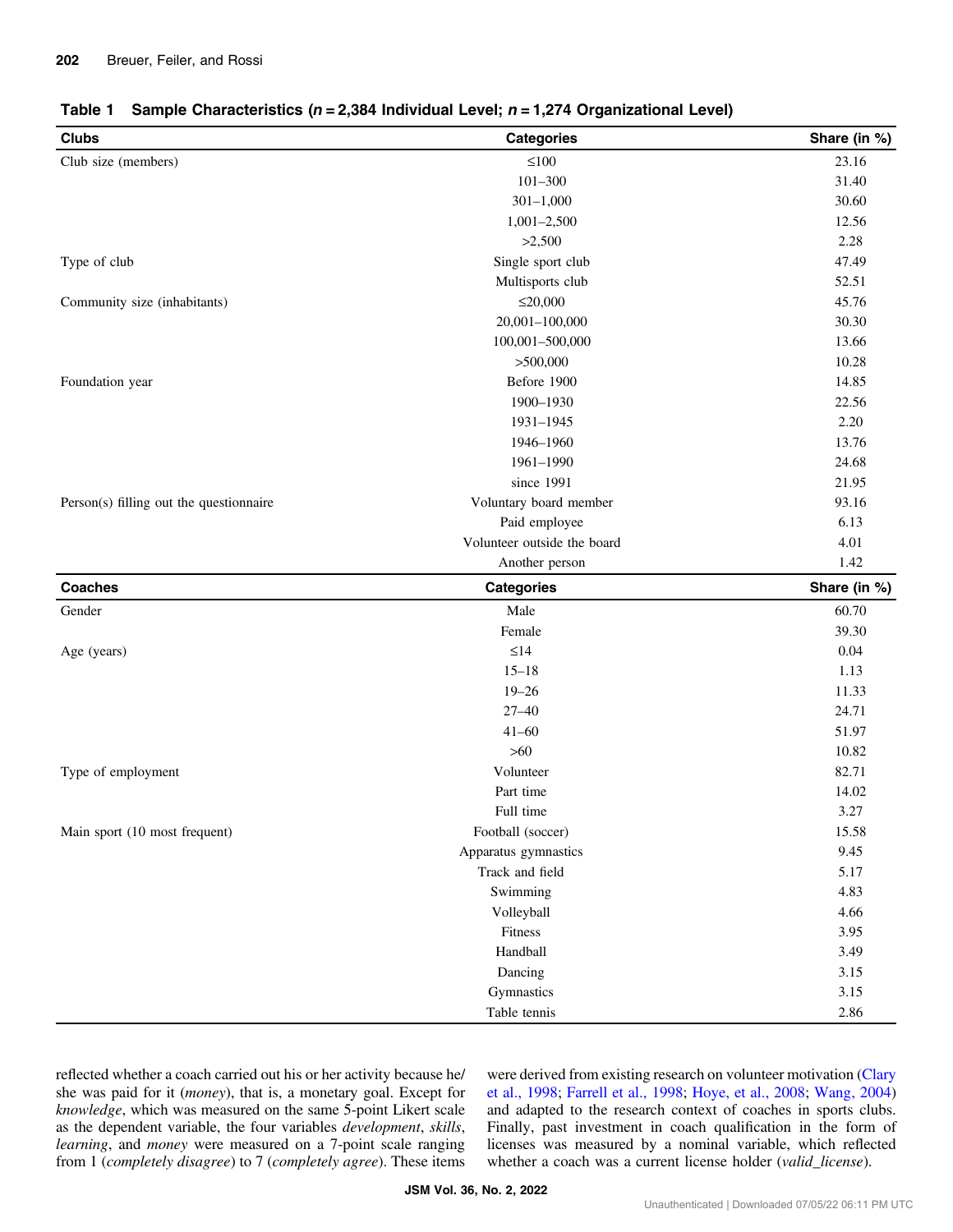| Variable                                 | Operationalization                                                                                                                        | Mean  | <b>SD</b>       | Min              | <b>Max</b>   |
|------------------------------------------|-------------------------------------------------------------------------------------------------------------------------------------------|-------|-----------------|------------------|--------------|
| Dependent variable                       |                                                                                                                                           |       |                 |                  |              |
| Intention_to_qualify                     | I plan to do a training course for my coaching activity in the next year. $(1 = strongly$<br>disagree to $5 =$ strongly agree)            | 3.68  | 1.37            | 1                | 5            |
| Independent variables                    |                                                                                                                                           |       |                 |                  |              |
| Individual benefits (H1)                 |                                                                                                                                           |       |                 |                  |              |
| Knowledge                                | My knowledge and skills constrain me in my activity as a coach $(1 = strongly \, disagree \, to \,$<br>$5 = strongly agree)$              | 1.70  | 0.95            | 1                | 5            |
| Development                              | I carry out my activity as a coach to develop personally $(1 = completely \; disagree \; to$<br>$7 = completely \ agree)$                 | 5.45  | 1.42            | $\mathbf{1}$     | $\tau$       |
| <b>Skills</b>                            | I carry out my activity as a coach to share my knowledge and skills with others<br>$(1 = completely disagree to 7 = completely agree)$    |       | 1.09            | $\mathbf{1}$     | 7            |
| Learning                                 | I carry out my activity as a coach to learn things that I can apply to other areas<br>$(1 = completely disagree to 7 = completely agree)$ | 5.13  | 1.52            | $\mathbf{1}$     | $\tau$       |
| Money                                    | I carry out my activity as a coach because I get paid for it $(1 = completely \ disagree$ to<br>$7 = completely \ agree)$                 | 2.42  | 1.80            | 1                | 7            |
| Valid_license                            | I have a currently valid license from a federation or state sports confederation as a coach<br>$(1 = yes)$                                | 0.64  |                 | $\mathbf{0}$     | $\mathbf{1}$ |
| Cumulative benefits<br>(H2)              |                                                                                                                                           |       |                 |                  |              |
| Coach_in3years                           | I am likely to be volunteering as a coach at this club 3 years from now $(1 = strongly)$<br>disagree to $5 =$ strongly agree)             | 3.90  | 1.16            | 1                | 5            |
| Otherclubs                               | Coach in more than one club $(1 = yes)$                                                                                                   | 0.16  |                 | $\theta$         | 1            |
| Coaching_hours                           | Number of coaching hours per week                                                                                                         | 4.14  | 3.90            | 0.2              | 50           |
| Opportunity costs (H3)                   |                                                                                                                                           |       |                 |                  |              |
| Working_time                             | Weekly working time (in hours)                                                                                                            | 32.95 | 15.06           | $\boldsymbol{0}$ | 98           |
| Care_time                                | Weekly time spent for caring for children or household members in need of care (in hours)                                                 | 12.97 | 25.67           | $\boldsymbol{0}$ | 168          |
| Clubs' cost-oriented<br>measures (H4)    |                                                                                                                                           |       |                 |                  |              |
| Administration                           | Club takes over administrative tasks $(1 = not at all to 5 = very \ strongly)$                                                            | 3.41  | 1.22            | 1                | 5            |
| Travel_allowances                        | Club pays travel allowances $(1 = not at all to 5 = very strongly)$                                                                       | 3.07  | 1.44            | $\mathbf{1}$     | 5            |
| Expense_allowances                       | Club pays expense allowances $(1 = not at all to 5 = very strongly)$                                                                      | 3.43  | 1.40            | 1                | 5            |
| Costtakeover                             | Club takes over cost of further and advanced training $(1 = not at all to 5 = very \ strongly)$                                           | 4.29  | 1.07            | 1                | 5            |
| Fee_reduction                            | Club grants reduction in membership fees $(1 = not at all to 5 = very \ strongly)$                                                        | 2.09  | 1.47            | 1                | 5            |
| Person_qual                              | Our club has a person in charge of taking care of further qualification and training for<br>volunteers and/or paid staff $(1 = yes)$      | 0.56  | $\qquad \qquad$ | $\boldsymbol{0}$ | 1            |
| Clubs' benefit-oriented<br>measures (H5) |                                                                                                                                           |       |                 |                  |              |
| Recognition                              | Clubs grants recognition of coaches in the club media $(1 = not at all to 5 = very \, strongly)$                                          | 3.33  | 1.21            | 1                | 5            |
| Honors                                   | Club grants honors and awards to coaches $(1 = not at all to 5 = very strongly)$                                                          | 3.15  | 1.34            | $\mathbf{1}$     | 5            |
| Newideas                                 | Club supports new ideas of coaches $(1 = not at all to 5 = very strongly)$                                                                | 3.96  | 0.91            | $\mathbf{1}$     | 5            |
| Controls                                 |                                                                                                                                           |       |                 |                  |              |
| Age                                      | Age in years                                                                                                                              | 44.53 | 13.47           | 14               | 89           |
| $Age\_sq$                                | Squared term of age                                                                                                                       | 2,164 | 1,196           | 196              | 7,921        |
| Gender                                   | Gender (female = $1$ )                                                                                                                    | 0.39  | —               | $\boldsymbol{0}$ | $\mathbf{1}$ |

#### <span id="page-4-0"></span>Table 2 Overview of Variables and Summary Statistics ( $n = 2,384$  Individual Level;  $n = 1,274$  Organizational Level)

Cumulative benefits (H2) of a coach qualification were measured by three variables reflecting long-term plans and the coaching activity frequency. The first variable reflected whether a coach planned to be active for the club in 3 years (*coach\_in3years*) as benefits of investments in coach qualification were assumed to be larger the more prolonged the activity lasted. This item was derived from prior research on volunteers' intention to continue their activity ([Clary](#page-9-0) [et al., 1998,](#page-9-0) [Hoye et al., 2008\)](#page-9-0). Two other variables measured the frequency of the coaching activity. These variables reflected whether a coach was acting in more than one sports club as a coach (otherclubs) and measured the hours spent on coaching per week (coaching\_ hours). Working in more clubs and higher invested time volumes indicate a higher commitment by coaches, which in turn, increases their benefits derived from coaching qualifications.

Two variables measured opportunity costs (H3) of coaches. These were the weekly working time (working\_time) and weekly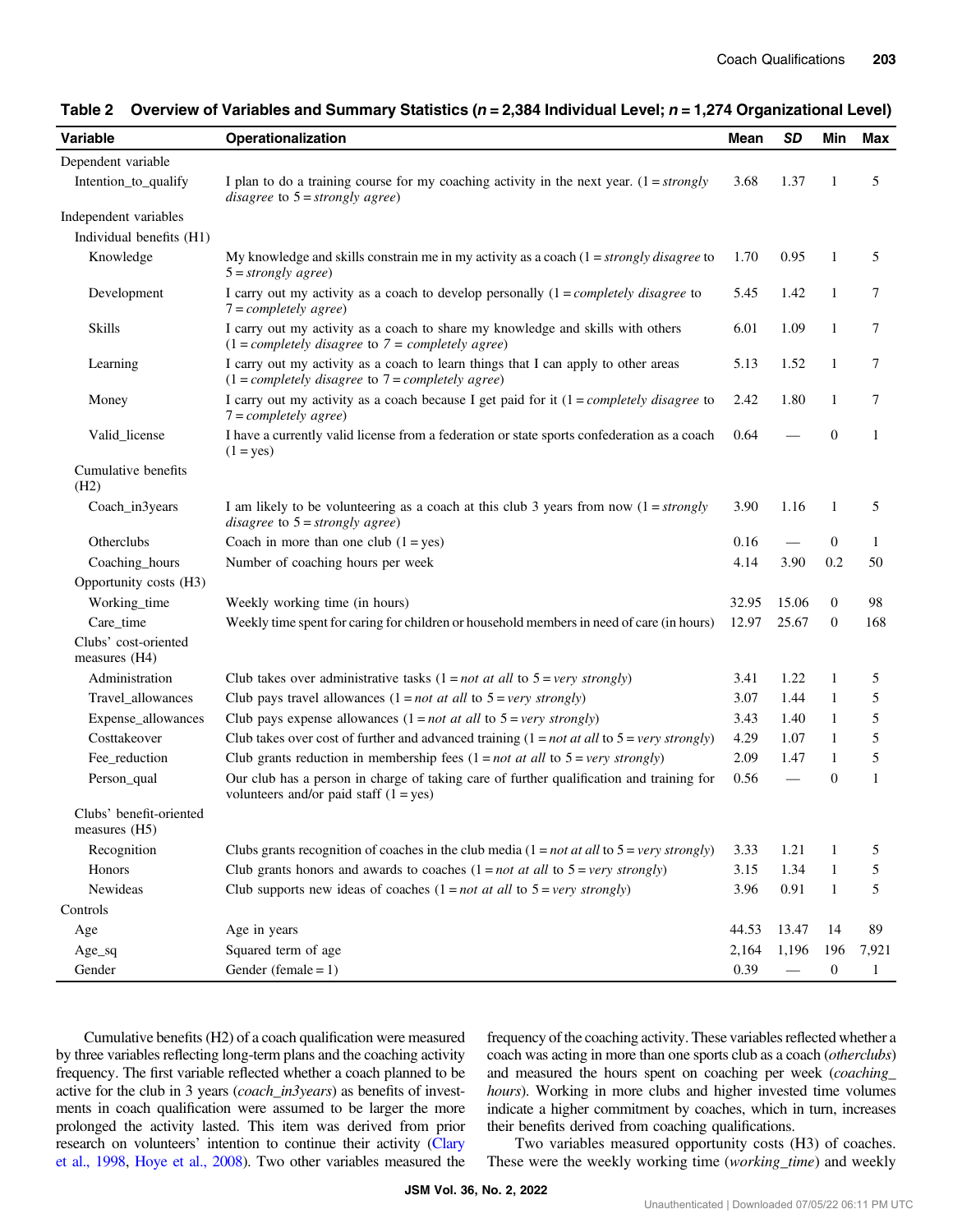time spent for care work (*care\_time*) for children or household members in need of care.

Moreover, the study included controls for age and gender based on the current situation of coach qualification in Germany [\(Deutscher Olympischer Sportbund, 2013](#page-9-0)). Thus, age (age), its squared term  $(age_sq)$ , and gender (gender) of coaches were included as variables on the individual level.

**Organizational level.** As explained in the theoretical framework, it was essential to take the organizational level, that is, the club level, into account when investigating coaches' intention to invest in qualification. The independent variables on the club level reflected the organizational setting in which the coaches performed their coaching activity. These could be subdivided into cost- (H4) and benefit-oriented measures (H5).

Possible reductions of direct and transaction costs for coaches by the clubs were reflected by six variables (H4) of which five were measured on a 5-point Likert scale from 1 *(not at all)* to 5 (very strongly). The following five variables reflected how far clubs offered support to their coaches: the club took over administrative tasks for coaches (administration), the club paid a travel allowance to coaches (travel allowance), the club paid an expense allowance to coaches (expense\_allowance), the club took over the cost of further and advanced training for coaches (costtakeover), and the club granted a reduction in membership fees for coaches (fee\_reduction). The sixth variable reflected whether the club had a person who took care of further qualification and training for volunteers and paid staff (person\_qual). Such a person would serve as a contact for coaches in case of questions regarding qualification.

A positive organizational environment was further created by organizational support in the form of benefit increases for coaches. These benefits were measured with three variables (H5), which were all measured on a 5-point scale. The clubs' benefits for coaches were reflected by clubs granting recognition of coaches in the club media (recognition), by providing honors and awards to coaches (honors), and by supporting new ideas of coaches to give them design freedom in their teaching activities (newideas).

#### Data Analysis

As coaches were nested within sports clubs and could be traced back to their clubs via individual club links, data were analyzed using multilevel analysis to consider the hierarchical structure of the data. Applying multilevel analysis was preferred to ordinary regression to take into account that individuals belonging to the same social group, in this case, sports clubs, were likely to be more similar to each other compared with individuals from other sports clubs as they were influenced by the social group they belonged to [\(Maas & Hox, 2005\)](#page-10-0). Thus, individual coaches were clustered within sports clubs ([Rabe-Hesketh & Skrondal, 2012\)](#page-10-0). Therefore, the assumption of independent observations does not hold for hierarchical data structures as observations are assumed to be independent across clubs but not necessarily within clubs, that is, the same cluster. For the data used in this study, this meant that coaches belonging to the same club were likely not to be independent of each other due to unobserved club-specific features [\(Andreß, Golsch, & Schmidt, 2013\)](#page-9-0). The test statistics confirmed this assumption as described next.

Data were analyzed applying two-level random intercept models with covariates from both Level 1 (i.e., coaches) and Level 2 (i.e., clubs). Two multilevel models were estimated: one model on the full sample ( $n = 2,384$  coaches from  $n = 1,274$  clubs) and one model on a reduced sample with  $n > 1$  observation per sports club  $(n=1,528)$  coaches from  $n=418$  clubs) as the distribution of observations showed that 856 clubs within the sample were represented by only one coach. Although group sizes of one observation per group were not considered problematic as long as there were more clubs with more than one observation on the lower level [\(Rabe-Hesketh & Skrondal, 2012](#page-10-0)), the approach of estimating two multilevel models was chosen as a robustness check. Such an analysis approach has previously been taken by Swierzy, Wicker, and Breuer [\(2018b](#page-10-0)).

The sample size on the organizational level was considered sufficient to run multilevel models as the number of cases was larger than 50 ([Maas & Hox, 2005](#page-10-0)). In addition, the different test statistics suggested an application of multilevel modeling in both models. The intraclass correlation coefficient, which represents the correlation between individuals from the same group [\(Hox,](#page-9-0) [2010](#page-9-0)), that is, the degree of similarity between coaches of the same club, was  $p = .053$  in the unconditional model, that is, the random intercept-only model (null model) without any covariates of Model 1, and also  $p = 0.053$  in the unconditional model of Model 2. In the full model including covariates from both levels, the intraclass correlation coefficient was  $p = .038$  for Model 1 and  $p = 0.034$  for Model 2. In cross-sectional research studies, intraclass correlation coefficient values of between .05 and .25 are common, although lower values have been reported in sport management studies (cf. [Swierzy, Wicker, & Breuer, 2019](#page-10-0)). In addition, the likelihood ratio test, which checks whether there is sufficient between-cluster, that is, club variance, also indicated that multilevel modeling should be preferred to ordinary regression analysis for both models as the test was significant.

### **Results**

#### Descriptive Statistics

An overview of the summary statistics is presented in Table [2](#page-4-0) and the distribution of the dependent variable in Table [3.](#page-6-0) The results show that coaches indicated a high intention to invest in formal coach education. About 39.1% of the coaches strongly agreed on planning to do a training course for their coaching activity in the next year, and about 22.2% rather agreed to this statement. About 10.5% rather disagreed, and about 11% strongly refused to further qualify for their coaching activity. About 17.2% were undecided (Table [3](#page-6-0)). Overall, the mean of the dependent variable was 3.68 (Table [2](#page-4-0)).

Coaches strongly derived individual benefits of their coaching activity from nonmonetary goals, that is, sharing their knowledge and skills with others  $(M = 6.01)$ , from personal development  $(M = 5.45)$ , and by learning things that can be used in other areas  $(M = 5.13)$ . In line with these results, only a few coaches felt constrained by their knowledge and skills  $(M = 1.70)$ . Monetary goals were, on average, weak among coaches  $(M = 2.42)$ . Concerning a previous investment in coach qualification, about 64% of coaches owned a currently valid license.

Coaches rather strongly agreed on staying with the club as a coach for another 3 years ( $M = 3.90$ ). Overall, 16% of the coaches stated that they were coaching in more than one sports club with the average number of coaching hours amounting to 4.14 per week.

Concerning opportunity costs, coaches worked, on average, 33 hr/week in their regular job and spent 13 hr for care work, that is, for children or household members. Regarding sociodemographics,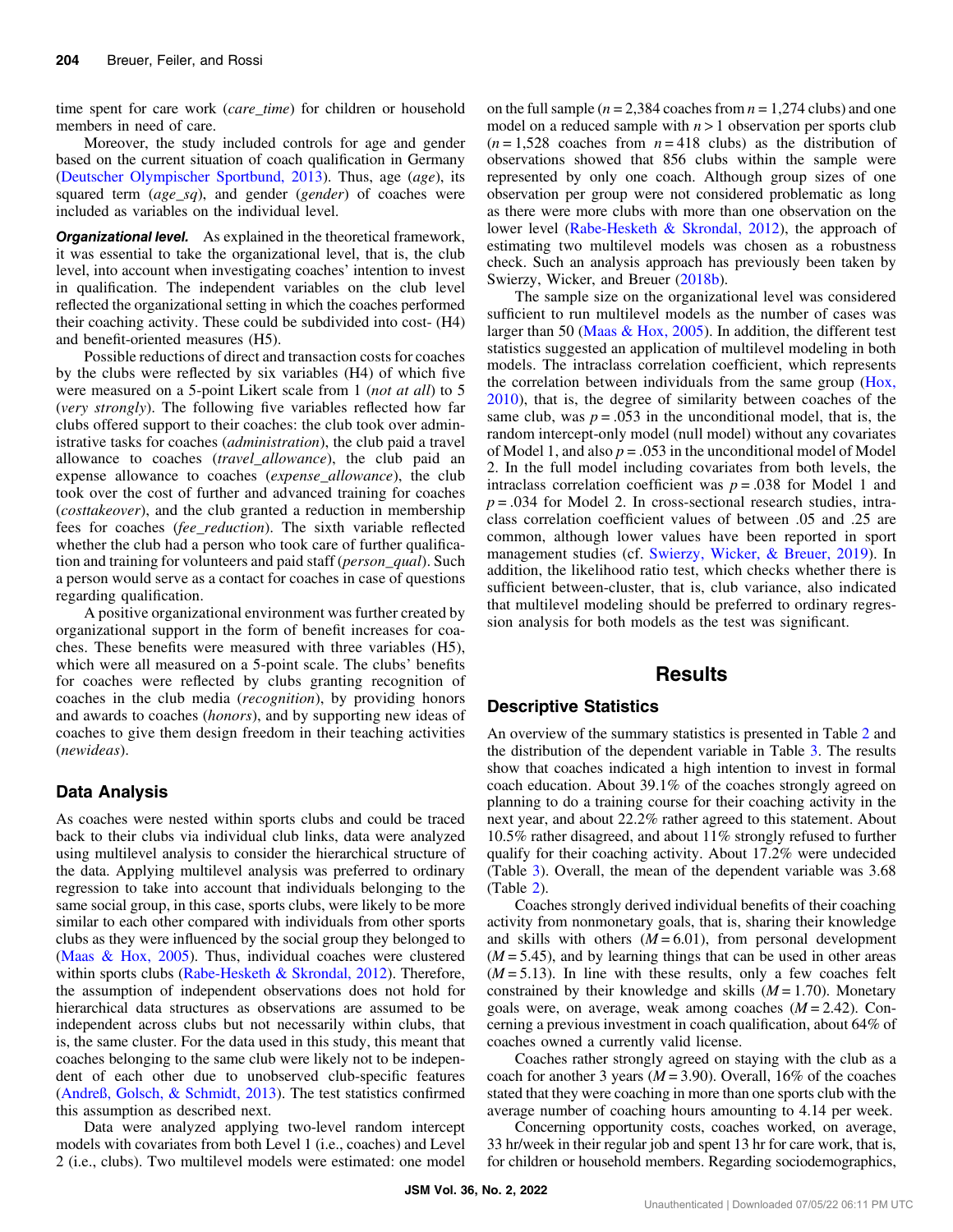| I plan to do a training course for my coaching activity in the next year | Share (in %) |
|--------------------------------------------------------------------------|--------------|
| Strongly disagree                                                        | 10.99        |
| Rather disagree                                                          | 10.49        |
| Neither agree nor disagree                                               | 17.24        |
| Rather agree                                                             | 22.19        |
| Strongly agree                                                           | 39.09        |

<span id="page-6-0"></span>Table 3 Distribution of the Dependent Variable  $(n = 2,384)$ 

coaches were, on average, 45 years old. The minority of them were female (39%).

In terms of the organizational setting, the results show that clubs tried to reduce coaches' individual and transaction costs by taking over the cost of further and advanced training  $(M = 4.29)$ . Moreover, clubs also stated that they paid expense allowances  $(M = 3.43)$  and took over administrative tasks for coaches  $(M =$ 3.41). On the other side, travel allowances  $(M = 3.07)$  and membership fee reductions  $(M = 2.09)$  were less often used by clubs. More than half of the clubs (56%) reported having a person in charge of organizing further qualification and training for volunteers and paid staff (Table [2\)](#page-4-0).

To increase benefits for coaches, clubs also used further measures. New ideas of coaches were especially supported by clubs  $(M = 3.96)$ . Moreover, clubs showed recognition to their coaches by mentioning them in the club media  $(M = 3.33)$  and granting honors and awards to coaches  $(M = 3.15)$ .

#### Multilevel Models

Overall, the multilevel analyses showed rather consistent results in the two estimated models (Table [4\)](#page-7-0). In both models, individual- and organizational-level factors played a role in explaining the intention to invest in further training. This result was supported by similar  $R^2$  values for both levels and both models  $(R^2$  calculated as suggested by Snijders and Bosker [\(1994\)](#page-10-0)). In Model 1 (Model 2), 24.3% (25.2%) of the variance was explained by individual-level factors and 24.5% (27.5%) by organizationallevel factors.

Individual-level factors, particularly individual benefits in the form of personal development and holding a valid license, increased the intention to invest in further training significantly in both models, thus, at least for two of six variables, H1 can partially be confirmed. Moreover, cumulative benefits that arose due to a more prolonged and more frequent coaching activity showed positive and significant effects on the intention to qualify in both models. This result applied to all three variables used to test H2, that is, being active in more than one sports club, spending more hours weekly on coaching, and a longer term plan to stay as a coach with the club. Thus, H2 can be confirmed.

The two variables reflecting opportunity costs, that is, time spent on the job and the care for family members, did not show any significant effects on the intention to invest in formal coach education. Therefore, H3 is rejected.

On the club level, three variables reflecting organizational support for coaches through direct or transaction cost reduction were found to significantly affect coaches' intention to invest in formal coach education. First, having a person in charge of organizing further education and training for volunteers and paid staff showed a positive and significant effect in both models. Second, reducing membership fees for coaches had a positive and significant effect on the coaches' intention to qualify in Model 1. Third, paying expense allowances to coaches by clubs had a significant negative effect on the intention to qualify in Model 2. Therefore, H4 can only partly be confirmed, and H5 has to be rejected as none of the three variables reflecting organizational benefits showed significant effects.

Finally, the control variables show that female gender was significantly positively correlated with the intention to qualify.

## **Discussion**

The present study's results show that coaches' intention to invest in formal coach education is determined both by individual factors and by organizational factors and that both levels seem to be equally important.

At the coaches' level, a range of expected benefits determines the intention to invest in formal coach education significantly. This result applies to the individual benefits but also, especially, to the cumulative benefits. At the level of individual benefits, the intention to invest in formal coach education is particularly high if it allows coaches to renew their existing license. This process prevents them from losing the return on previous investments in formal coach education. At the level of individual benefits, it is also relevant whether the coaches would like to develop personally through their activity. If this is the case, the intention to qualify increases significantly. For investing in formal coach education, the motive of personal development through the coaching activity is, thus, more important than other coaching motives, such as sharing knowledge, financial remuneration, or benefiting from the activity in other contexts. Interestingly, overcoming a lack of knowledge and skills limiting the coaches' ability to perform their job also does not increase the intention to qualify. Thus, the results on the individual benefits confirm and specify general findings from the sport volunteering literature that point to the importance of personal goals and intrinsic motives [\(Clary et al., 1998](#page-9-0); [Hoye et al.,](#page-9-0) [2008](#page-9-0); [Wang, 2004](#page-10-0)). Consequently, aspects of personal development play a decisive role in the area of coach education. However, even more significant is that the investment in earlier training is not lost but retained.

In addition to these individual benefits, the so-called cumulative benefits are also decisive for the consideration of participating in a formal educational measure. The benefits of a formal education increase significantly if the coach can profit from it disproportionately: in many training hours, over many years, in several clubs. This result is in line with the theoretical assumptions based on human capital theory ([Becker, 1967](#page-9-0), [1993\)](#page-9-0) and provides the first evidence on the relationship between coach commitment and investments in formal coach education.

Unlike the cumulative benefits, opportunity costs do not seem to influence the intention to qualify. Thus, our results contrast with previous findings on barriers to coach education ([Wiersma &](#page-10-0)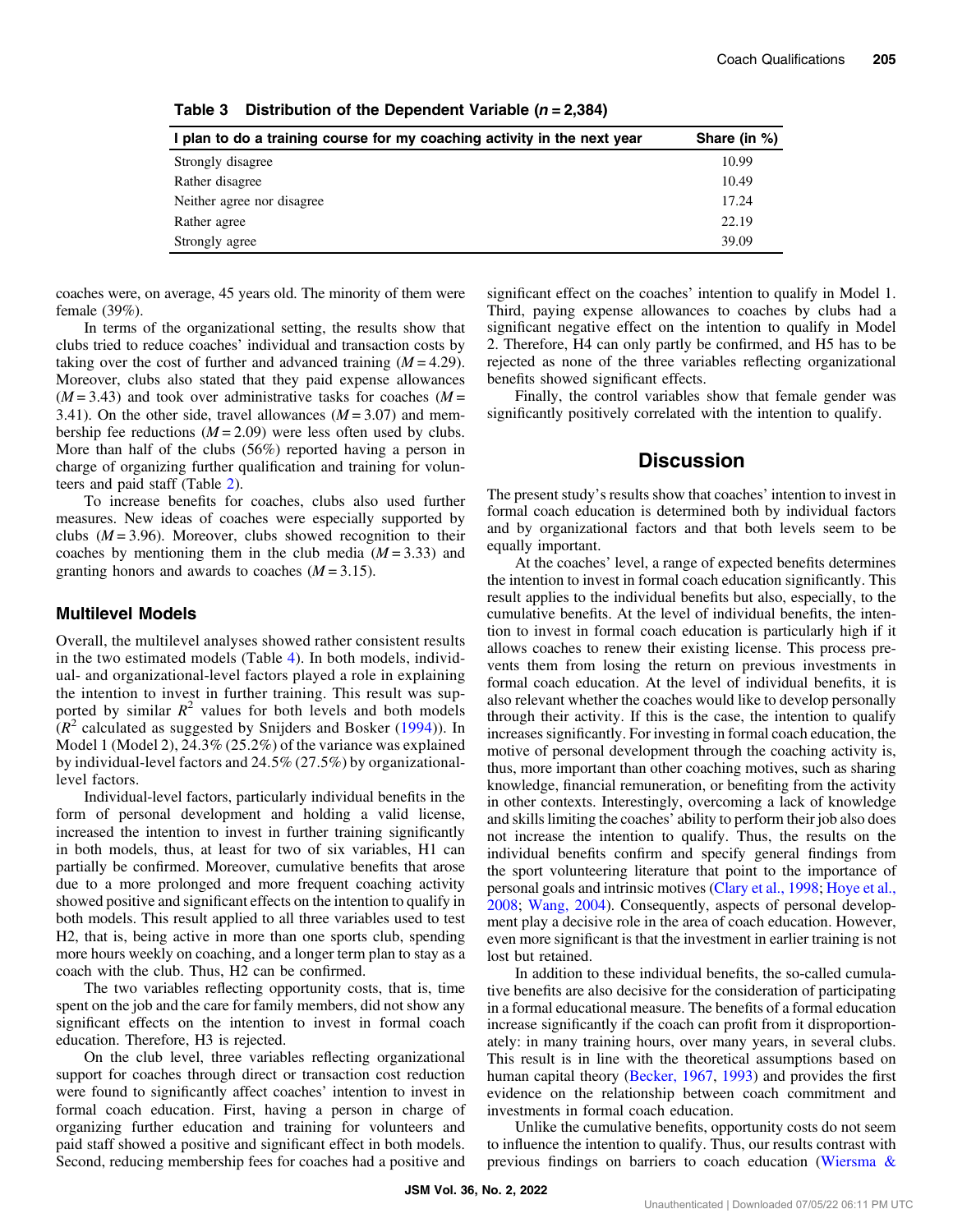#### <span id="page-7-0"></span>Table 4 Results of the Multilevel Analyses

| Intention to qualify                  | Model 1: Full sample   | Model 2: Reduced sample |  |
|---------------------------------------|------------------------|-------------------------|--|
| Individual level                      |                        |                         |  |
| Individual benefits (H1)              |                        |                         |  |
| Knowledge                             | 0.031(1.151)           | 0.007(0.225)            |  |
| Development                           | $0.160(7.238)$ ***     | $0.176(6.396)$ ***      |  |
| <b>Skills</b>                         | $-0.019(-0.743)$       | $-0.031(-0.974)$        |  |
| Learning                              | 0.018(0.894)           | $-0.008 (-0.329)$       |  |
| Money                                 | 0.004(0.262)           | 0.024(1.297)            |  |
| Valid_license                         | $0.768$ $(14.246)$ *** | $0.736(11.108)$ ***     |  |
| Cumulative benefits (H2)              |                        |                         |  |
| Coach_in3years                        | $0.275$ $(12.300)$ *** | $0.290(10.516)$ ***     |  |
| Otherclubs                            | $0.291 (4.302)$ ***    | $0.370(4.311)$ ***      |  |
| Coaching_hours                        | $0.022(3.359)$ ***     | $0.022(2.560)$ **       |  |
| Opportunity costs (H3)                |                        |                         |  |
| Working_time                          | $-0.001 (-0.587)$      | $-0.000 (-0.018)$       |  |
| Care_time                             | 0.001(0.995)           | 0.001(0.409)            |  |
| Club level                            |                        |                         |  |
| Clubs' cost-oriented measures (H4)    |                        |                         |  |
| Administration                        | $-0.011 (-0.446)$      | 0.023(0.741)            |  |
| Travel_allowances                     | 0.019(0.909)           | $-0.022$ $(-0.826)$     |  |
| Expense_allowances                    | $-0.016(-0.719)$       | $-0.066$ $(-2.208)$ **  |  |
| Costtakeover                          | 0.035(1.193)           | 0.013(0.300)            |  |
| Fee_reduction                         | $0.031(1.767)*$        | 0.023(1.061)            |  |
| Person_qual                           | $0.111(2.074)$ **      | $0.122~(1.767)*$        |  |
| Clubs' benefit-oriented measures (H5) |                        |                         |  |
| Recognition                           | 0.020(0.800)           | 0.013(0.390)            |  |
| Honors                                | 0.005(0.215)           | 0.014(0.471)            |  |
| Newideas                              | 0.031(0.936)           | 0.015(0.337)            |  |
| Controls                              |                        |                         |  |
| Age                                   | 0.014(1.128)           | 0.012(0.803)            |  |
| $Age\_sq$                             | $-0.000 (-0.692)$      | $-0.000 (-0.445)$       |  |
| Gender                                | $0.156(2.831)$ ***     | $0.152(2.240)$ **       |  |
| constant                              | 0.167(0.497)           | 0.626(1.402)            |  |
| Test statistics                       |                        |                         |  |
| $\rm{ICC}$                            | 0.038                  | 0.034                   |  |
| LR test $(p)$                         | 4.56 (.016)**          | 3.69 $(.027)**$         |  |
| Wald $\chi^2$                         | 759.25***              | 510.24***               |  |
| Log likelihood                        | $-3,795.29$            | $-2,436.90$             |  |
| $R^2$ Coaches                         | .243                   | .252                    |  |
| $R^2$ Clubs                           | .245                   | .275                    |  |
| $n_{\text{Coaches}}$                  | 2,384                  | 1,528                   |  |
| $n_{\text{Clubs}}$                    | 1,274                  | 418                     |  |

Note. z values in parentheses. ICC = intraclass correlation coefficient; LR = likelihood ratio.

 $**p* < .1.$   $**p* < .05.$   $**p* < .01.$ 

[Sherman, 2005\)](#page-10-0) and coach engagement (O'[Connor & Bennie,](#page-10-0) [2006](#page-10-0)). According to our findings, possible alternative use of time does not influence the intention to participate in formal coach education.

The organizational setting is also crucial. Overall, the organizational level has the same influence on the intention to invest in formal coach education as the individual level. However, concrete factors influencing the intention to qualify could only be identified to a modest extent. It should be noted, however, that, for one, costoriented measures are more effective than benefit-oriented measures. No significant influence was found for the latter. Second, among the cost-oriented measures, transaction cost reducing measures seem to be the most effective. Actions that help reduce the coaches' transaction costs for finding a suitable qualification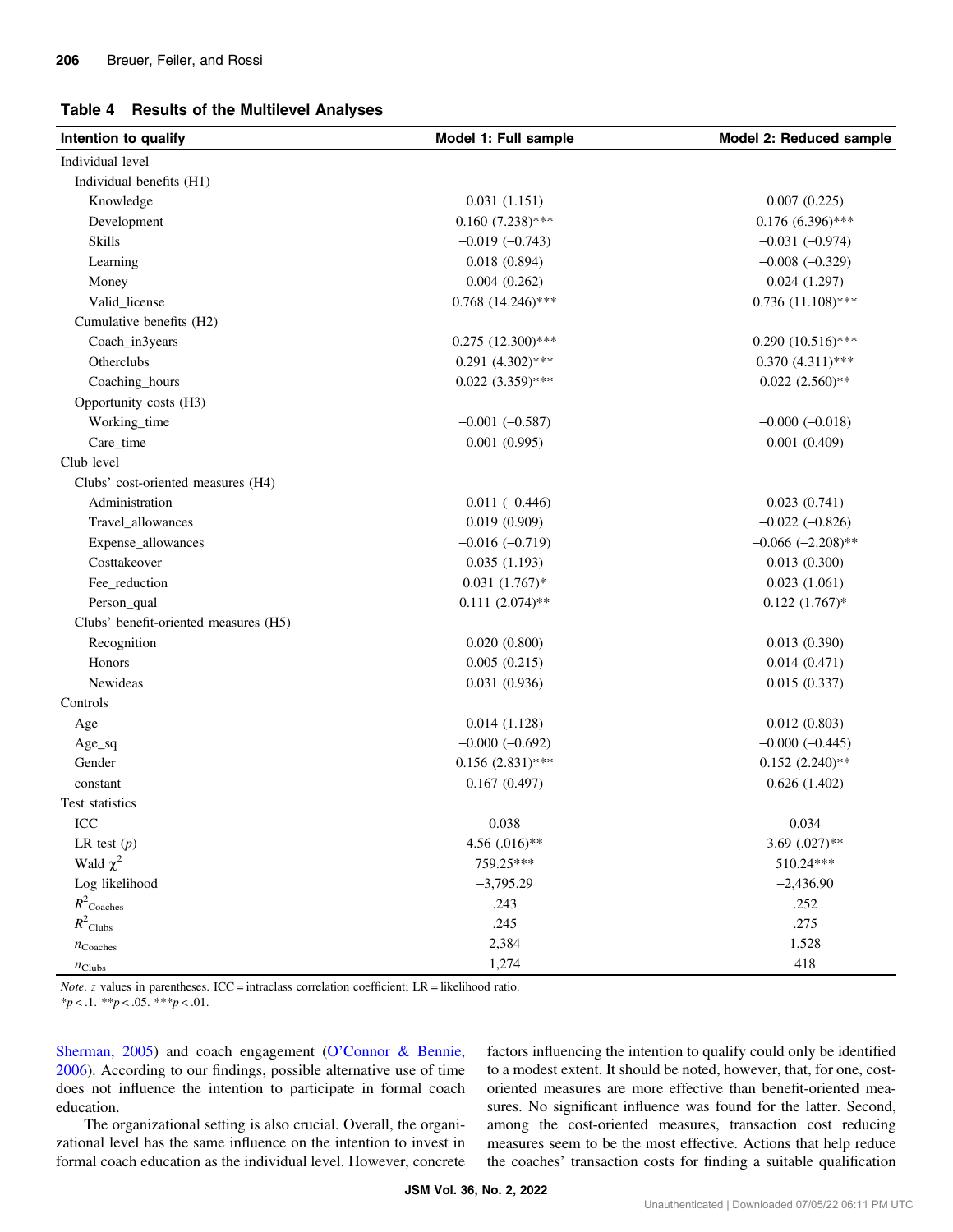<span id="page-8-0"></span>measure are particularly effective. This process of finding an appropriate qualification possibility can be achieved, in particular, if the club differentiates a position that takes care of the training and further education of full-time and voluntary club employees. Other cost-oriented measures have either no effect or only an unclear effect. General findings on the role of the club itself [\(Knight et al.,](#page-9-0) [2015](#page-9-0); [Rundle-Thiele & Auld, 2009](#page-10-0); [Swierzy et al., 2018a](#page-10-0)) are, thus, partially confirmed and specified with regard to the effectiveness of a special functional role.

From a theoretical perspective, the study specifies the applicability of human capital theory to coach education issues in three ways, which, conversely, could also stimulate the general human capital theory: (a) it shows the importance of subjective aspects for cost–benefit estimation; (b) it points out the importance of short-term benefits, whereas classical human capital theory poses that individuals invest in their human capital to acquire long-term benefits ([Becker, 1967](#page-9-0), [1993\)](#page-9-0); and (c) the findings reveal that transactions costs matter in the area of human capital investments.

With regard to the application of rational choice theory, the study emphasizes that organizational contextual factors are important in rational choice decisions and that focusing solely on individual factors is likely to lead to inaccurate or false conclusions.

## Conclusion

To conclude, the underlying study has shown that individual factors in the form of individual and cumulative benefits drive coaches to invest in further qualifications. However, organizational factors can also influence the coaches' decisions to qualify further, namely by offering support through a dedicated contact person.

#### Implications

The results of this study have both theoretical and practical implications. In terms of theory, the study reveals the applicability of human capital theory to the coach education context. It could be shown that coaches act rationally in their intention to invest in further qualifications as they take into account the expected benefits, mainly concerning personal benefits. Moreover, it was highlighted that the intention to invest in further training—which might lead to the decision to invest in a qualification—is determined individually and structurally. Thus, both levels play an essential role in determining coaches' qualification intention.

The study has several implications for the management of sports clubs and policymakers aiming to increase coaches' qualification status in nonprofit sports clubs. For one, clubs should be advised to appoint a dedicated person in their organization to manage and advance qualification programs for coaches. These contact persons should have general knowledge about the license system (e.g., in Germany) and should be able to offer advice for interested coaches and other staff members. This would decrease the transaction costs of coaches in the form of search costs. Moreover, clubs should be aware of the relationship between coach qualifications and the commitment to the coaching activity. Offering coaches a long-term perspective in the club or more engagement opportunities in other clubs can increase the benefits for coaches and motivate them to invest in formal coach education.

Sports federations that offer formal coach education should also emphasize their respective contributions to personal development. A focus on personal and social skills should be put in coach education programs to increase coaches' motivation to invest in formal qualifications. In addition, federations should make it even more transparent in their communications that licenses become invalid if coaches do not continue their education. Finally, sports organizations should be aware of the higher intention to invest in further training by female coaches. Programs should be designed in a way that they are especially attractive to female coaches, especially as they are underrepresented in higher license levels.

#### Limitations and Future Research

Although the study has been carefully planned and conducted, certain limitations need to be addressed. First, the dependent variable was measured as the intention to invest in further training rather than actual behavior—meaning the actual investment into a qualification. This operationalization could lead to an overestimation of positive indications as it might be socially desirable to indicate an intention to invest in formal coach education. However, as previous research has shown [\(Webb & Sheran, 2006\)](#page-10-0), intention is an important antecedent of actual behavior. The findings provide important insights for sport managers who aim to motivate their coaches to get further training.

Second, due to the study design of first surveying clubs and then surveying individuals of a selection of clubs that agreed to participate in the stakeholder surveys, there might be a problem of self-selection bias. This means that only coaches from clubs who took part in the club survey could participate in the coach survey. Second, coaches who took part in the coach survey might be particularly engaged in their coaching activity and their intention to qualify further. Nevertheless, this study is one of the only largescale, recent nationwide studies on sports clubs, including information on clubs' coaches—at least to the authors' knowledge. The study can thus be regarded as a starting point to develop methodological shortcomings further.

Future research should extend the present findings by (a) considering characteristics of the coach education program which coaches intend to invest in (e.g., price, duration), (b) investigating the determinants of other club staffs' qualification behavior (e.g., club officials), and (c) exploring other forms of learning within the context of sports. These pathways for future research would help to get a more holistic picture of the lifelong learning processes within sports. As nonprofit sports clubs are valuable players for many different population groups and society, high-quality sports programs through qualified coaches will help clubs keep this distinct and vital position.

## Note

1. Moreover, there are licenses offered for youth leaders, club managers, and sports physiotherapists and a variety of further qualifications that are not specific to coaches (e.g., [Wicker et al., 2016](#page-10-0)). However, as the focus is on coaches, these are not considered further.

#### Acknowledgments

This work was supported by the Federal Institute of Sport Science (BISp), the German Olympic Sports Confederation (DOSB), and the 16 federal State Sports Confederations (LSBs) (grant no. ZMVI4-081802/17-26).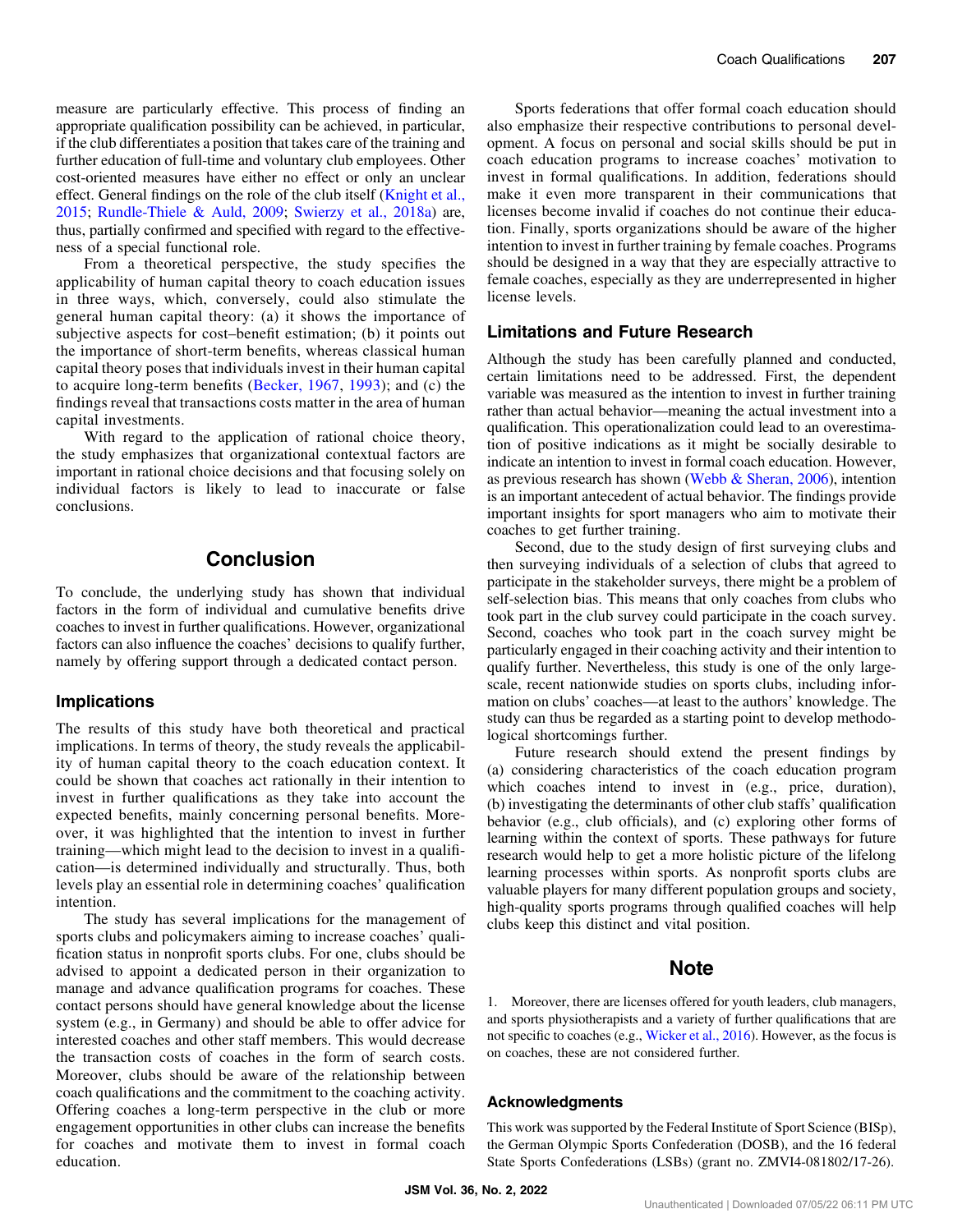## References

- <span id="page-9-0"></span>Andreß, H.J., Golsch, K., & Schmidt, A.W. (2013). Applied panel data analysis for economic and social surveys. Berlin, Germany: Springer.
- Barros, C.P., & Barros, C.D. (2005). The role of human and social capital in the earnings of sports administrators: A case study of Madeira Island. European Sport Management Quarterly, 5(1), 47–62. doi:[10.](https://doi.org/10.1080/16184740500089656) [1080/16184740500089656](https://doi.org/10.1080/16184740500089656)
- Becker, G.S. (1967). Human capital and the personal distribution of income: an analytical approach. Ann Arbor, MI: Institute of Public Administration.
- Becker, G.S. (1976). The economic approach to human behavior. Chicago, IL: The University of Chicago Press.
- Becker, G.S. (1993). Human capital—A theoretical and empirical analysis with special reference to education (3rd ed.). Chicago, IL: The Chicago University Press.
- Bertram, R., Culver, D.M., & Gilbert, W. (2016). Creating value in a sport coach community of practice: A collaborative inquiry. International Sport Coaching Journal, 3(1), 2–16. doi[:10.1123/iscj.](https://doi.org/10.1123/iscj.2014-0122) [2014-0122](https://doi.org/10.1123/iscj.2014-0122)
- Bolter, N.D., Petranek, L.J., & Dorsch, T.E. (2018). Coach, parent, and administrator perspectives on required coaching education in organized youth sport. International Journal of Sports Science and Coaching, 13(3), 362–372. doi[:10.1177/1747954117735718](https://doi.org/10.1177/1747954117735718)
- Breuer, C., & Feiler, S. (2020a). Sports clubs in Germany: organisations and internal stakeholders. Sport Development Report for Germany 2017/2018—Part 1. Bonn, Germany: Federal Institute of Sports Science.
- Breuer, C., & Feiler, S. (2020b). Board members in sports clubs in Germany. Sport Development Report for Germany 2017/2018— Part 3. Bonn: Federal Institute of Sports Science.
- Breuer, C., Rossi, L., & Feiler, S. (2020). Möglichkeiten und Rolle des Sportvereins im leistungsorientierten Kinder—und Jugendsport [Possibilities and role of sports clubs in performance-oriented children and youth sports]. In C. Breuer, C. Joisten, & W. Schmidt (Eds.), Vierter Deutscher Kinder—und Jugendsportbericht [Fourth German children and youth sport report] (pp. 204–224). Schorndorf, Germany: Hofmann.
- Bykova, A., & Coates, D. (2020). Does experience matter? Salary dispersion, coaching, and team performance. Contemporary Economic Policy, 38(1), 188–205. doi:[10.1111/coep.12444](https://doi.org/10.1111/coep.12444)
- Clary, G.E., Snyder, M., Ridge, R.D., Copeland, J., Stukas, A.A., Haugen, J., & Miene, P. (1998). Understanding and assessing the motivations of volunteers: A functional approach. Journal of Personality and Social Psychology, 74(6), 1516–1530. doi[:10.1037/0022-3514.74.6.](https://doi.org/10.1037/0022-3514.74.6.1516) [1516](https://doi.org/10.1037/0022-3514.74.6.1516)
- Coleman, R. (2002). Characteristics of volunteering in UK sport: Lessons from cricket. Managing Leisure, 7(4), 220–238. doi:[10.1080/13606](https://doi.org/10.1080/1360671022000013710) [71022000013710](https://doi.org/10.1080/1360671022000013710)
- Cunningham, G.B., & Sagas, M. (2004). People make the difference: The influence of the coaching staff's human capital and diversity on team performance. European Sport Management Quarterly, 4(1), 3-21. doi:[10.1080/16184740408737464](https://doi.org/10.1080/16184740408737464)
- Dawson, P., & Dobson, S. (2002). Managerial efficiency and human capital: An application to english association football. Managerial and Decision Economics, 23(8), 471–486. doi[:10.1002/mde.1098](https://doi.org/10.1002/mde.1098)
- Doherty, A., & Cuskelly, G. (2019). Organizational capacity and performance of community sport clubs. Journal of Sport Management, 34(3), 240–259. doi[:10.1123/jsm.2019-0098](https://doi.org/10.1123/jsm.2019-0098)
- Deutscher Olympischer Sportbund. (2013). "Das habe ich im Sport gelernt!" Bericht 2013 ["That's what I learned in sports!" Report 2013]. Frankfurt/Main, Germany: Author.
- Downham, L., & Cushion, C. (2020). Reflection in a high-performance sport coach education program: A foucauldian analysis of coach developers. International Sport Coaching Journal, 7(3), 347–359. doi:[10.1123/iscj.2018-0093](https://doi.org/10.1123/iscj.2018-0093)
- Driska, A.P. (2018). A formative, utilization-focused evaluation of USA swimming's nationwide online coach education program. International Sport Coaching Journal, 5(3), 261–272. doi:[10.1123/iscj.](https://doi.org/10.1123/iscj.2017-0096) [2017-0096](https://doi.org/10.1123/iscj.2017-0096)
- Erlinghagen, M. (2003). Die individuellen Erträge ehrenamtlicher Arbeit: Zur sozioökonomischer Theorie unentgeltlicher, haushaltsextern organisierter Produktion [The individual returns of volunteer work: A contribution to a theory of unpaid and non-domestic private production]. Kölner Zeitschrift für Soziologie und Sozialpsychologie [Cologne Journal for Sociology and Social Psychology], 55(4), 737–757. doi[:10.1007/s11577-003-0119-0](https://doi.org/10.1007/s11577-003-0119-0)
- Farrell, J.M., Johnston, M.E., & Twynam, D.G. (1998). Volunteer motivation, satisfaction, and management at an elite sporting competition. Journal of Sport Management, 12(4), 288–300. doi[:10.1123/jsm.12.](https://doi.org/10.1123/jsm.12.4.288) [4.288](https://doi.org/10.1123/jsm.12.4.288)
- Flatau, J. (2009). On the relationship between socialization and volunteer work in sports clubs—Initial considerations in the framework of rational choice theory. Sport and Society, 6(3), 259–282. doi:[10.](https://doi.org/10.1515/sug-2009-0304) [1515/sug-2009-0304](https://doi.org/10.1515/sug-2009-0304)
- Gilbert, W.D., Côté, J., & Mallett, C. (2006). Developmental paths and activities of successful sport coaches. International Journal of Sports Science & Coaching, 1(1), 69–76. doi[:10.1260/174795406776](https://doi.org/10.1260/174795406776338526) [338526](https://doi.org/10.1260/174795406776338526)
- Glenn, A., McGarrity, J.P., & Weller, J. (2001). Firm-specific human capital, job matching, and turnover: Evidence from major league baseball, 1900–1992. Economic Inquiry, 39(1), 86–93. doi:[10.1111/j.](https://doi.org/10.1111/j.1465-7295.2001.tb00052.x) [1465-7295.2001.tb00052.x](https://doi.org/10.1111/j.1465-7295.2001.tb00052.x)
- Griffiths, M.A., & Armour, K.M. (2013). Volunteer sport coaches and their learning dispositions in coach education. International Journal of Sports Science & Coaching, 8(4), 677–688. doi[:10.1260/1747-9541.](https://doi.org/10.1260/1747-9541.8.4.677) [8.4.677](https://doi.org/10.1260/1747-9541.8.4.677)
- Hall, M.H., Andrukow, A., Barr, C., Brock, K., de Wit, M., Embuldeniya, D., ... Vaillancourt, Y. (2003). The capacity to serve: A qualitative study of the challenges facing Canada's nonprofit and voluntary organizations. Toronto, ON: Canadian Centre for Philanthropy.
- Harman, A., & Doherty, A. (2019). Psychological contract in the volunteer youth sport coach environment: The community sport club perspective. Managing Sport and Leisure, 24(5), 321–338. doi[:10.1080/](https://doi.org/10.1080/23750472.2019.1645615) [23750472.2019.1645615](https://doi.org/10.1080/23750472.2019.1645615)
- Hox, J.J. (2010). Multilevel analysis: Techniques and applications (2nd ed.). London, UK: Routledge.
- Hoye, R., Cuskelly, G., Taylor, T., & Darcy, S. (2008). Volunteer motives and retention in community sport: A study of Australian rugby clubs. Australian Journal on Volunteering, 13(2), 41–48.
- Inoue, Y., Plehn-Dujowich, J.M., Kent, A., & Swanson, S. (2013). Roles of performance and human capital in college football coaches' compensation. Journal of Sport Management, 27(1), 73–83. doi:[10.](https://doi.org/10.1123/jsm.27.1.73) [1123/jsm.27.1.73](https://doi.org/10.1123/jsm.27.1.73)
- Knight, C.J., Rodgers, W.M., Reade, I.L., Mrak, I.L., & Hall, C.R. (2015). Coach transitions: Influence of interpersonal and work environment factors. Sport, Exercise, and Performance Psychology, 4(3), 170– 187. doi:[10.1037/spy0000036](https://doi.org/10.1037/spy0000036)
- Lemyre, F., Trudel, P., & Durand-Bush, N. (2007). How youth-sport coaches learn to coach. The Sport Psychologist, 21(2), 191–209. doi:[10.1123/tsp.21.2.191](https://doi.org/10.1123/tsp.21.2.191)
- Lindner, K.J., Johns, D.P., & Butcher, J. (1991). Factors in withdrawal from youth sport: A proposed model. Journal of Sport Behavior,  $14(1)$ , 3-18.